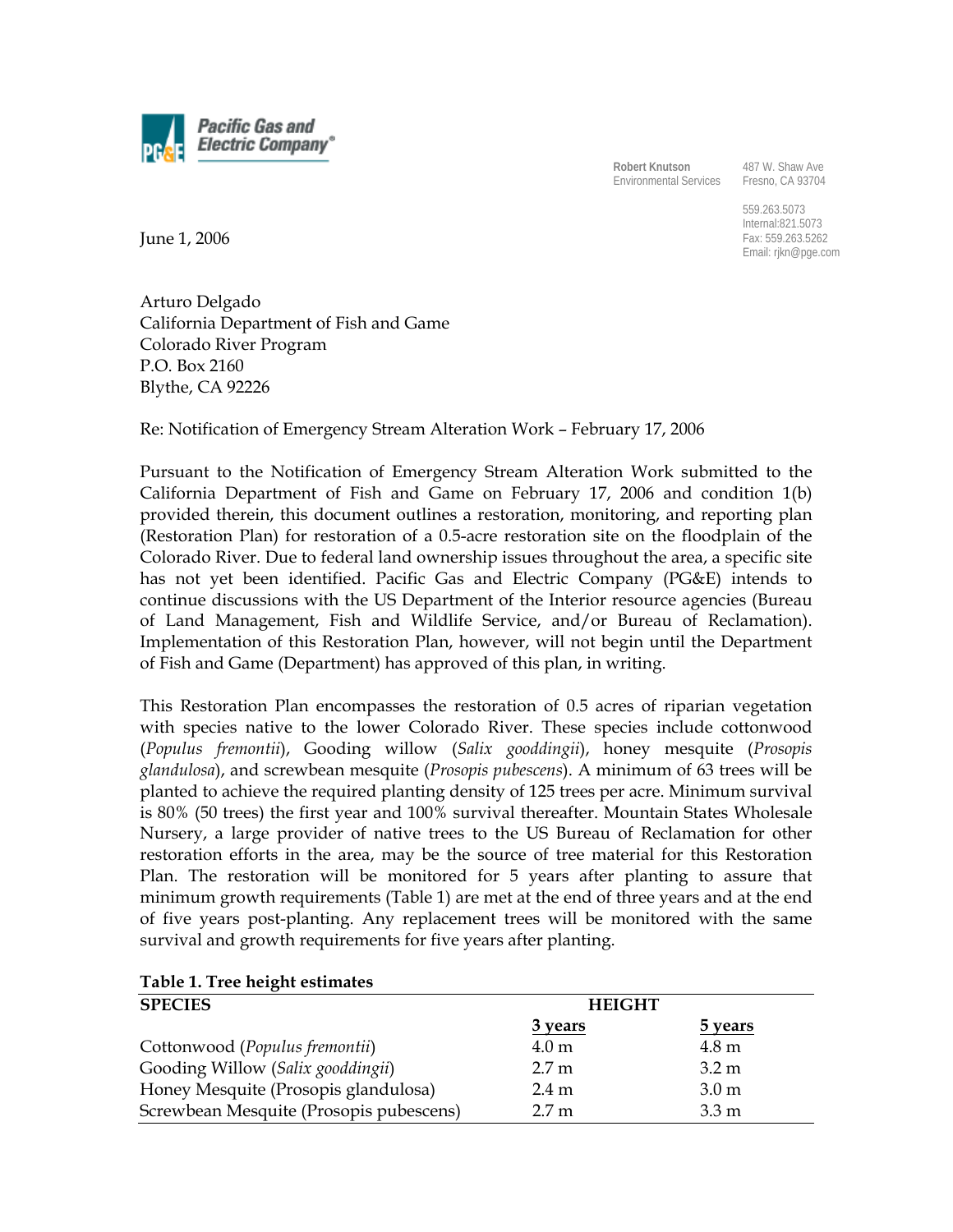Arturo Delgado June 1, 2006 Page 2

Until a specific site can be secured, species composition (ratios) and layout cannot be adequately determined but will be tailored to site-specific conditions. Once a site is selected, these parameters will be provided to the Department, for review and approval, along with a planting scheme and any other proposed grading or construction activities required for implementing, maintaining, and managing the restoration site.

Pursuant to section  $1(b)(vii)$ , an annual restoration and monitoring report will be submitted to the Department by January 1 of every year for 5 years following initial implementation of the Restoration Plan. The report will include percent (%) survival, percent (%) cover, height measurements, and the method(s) used to assess these parameters. The reports will also include an overview of the restoration effort and photographs from designated photography stations.

The Restoration Plan will be implemented no later than December 31, 2007 by a qualified restoration ecologist familiar with the restoration of native plants of the lower Colorado River. Pursuant to section  $1(b)(viii)$ , the ecologist will be approved by the Department, in writing.

Costs for implementing the Restoration Plan have been estimated (Table 2), however, may change based on the location selected and other unforeseeable factors.

# **Table 2. Cost estimate for Restoration Plan implementation**

## **PLANNING AND MANAGEMENT**

12,000 Development of draft restoration plan (includes site selection process)

3,500 Development of final restoration plan (based on CDFG comments)

4,500 Project management

**\$20,000 Sub-Total** 

## **INSTALLATION**

- 16,000 Assume 4 laborers X 40 hours @ \$50/hr
- 5,000 Plant Materials
- 3,000 Other Expenses (e.g., irrigation system)
- 3,000 Management/Reporting
- **\$27,000 Sub-Total**

## **MAINTENANCE & MONITORING**

- 6,000 Year 1
- 5,000 Year 2
- 4,000 Year 3
- 3,000 Year 4
- 2,000 Year 5

**\$20,000 Sub-Total** 

**\$67,000 TOTAL**